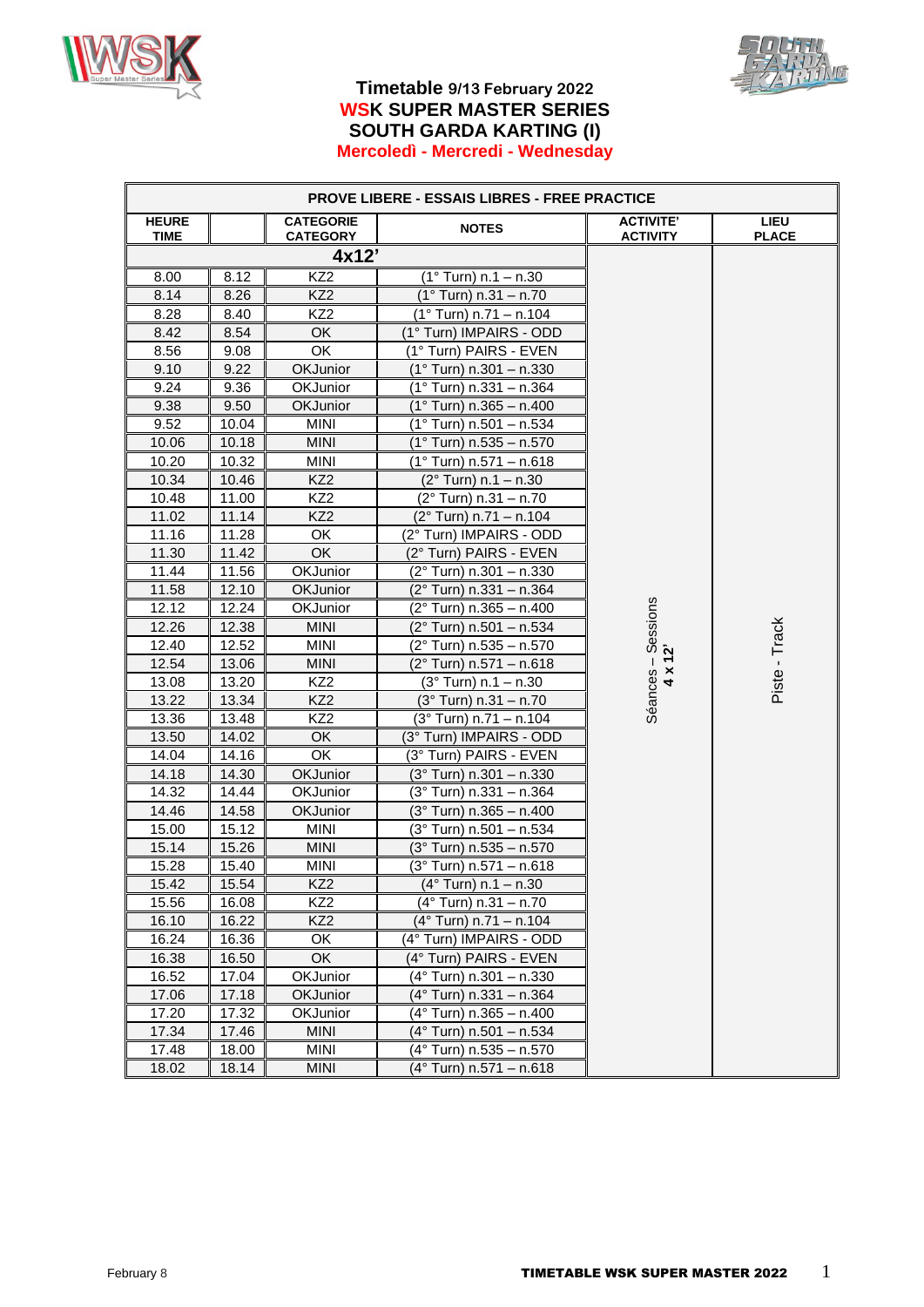



### **Giovedì - Jeudi – Thursday**

|                      | <b>PROVE LIBERE - ESSAIS LIBRES - FREE PRACTICE</b> |                                     |                                 |                                     |                             |  |
|----------------------|-----------------------------------------------------|-------------------------------------|---------------------------------|-------------------------------------|-----------------------------|--|
| <b>HEURE</b><br>TIME |                                                     | <b>CATEGORIE</b><br><b>CATEGORY</b> | <b>NOTES</b>                    | <b>ACTIVITE'</b><br><b>ACTIVITY</b> | <b>LIEU</b><br><b>PLACE</b> |  |
|                      |                                                     | 4x12'                               |                                 |                                     |                             |  |
| 8.00                 | 8.12                                                | KZ <sub>2</sub>                     | $(1°$ Turn) n.1 – n.30          |                                     |                             |  |
| 8.14                 | 8.26                                                | KZ <sub>2</sub>                     | $(1°$ Turn) n.31 - n.70         |                                     |                             |  |
| 8.28                 | 8.40                                                | KZ2                                 | $(1°$ Turn) n.71 - n.104        |                                     |                             |  |
| 8.42                 | 8.54                                                | OK                                  | (1° Turn) IMPAIRS - ODD         |                                     |                             |  |
| 8.56                 | 9.08                                                | OK                                  | (1° Turn) PAIRS - EVEN          |                                     |                             |  |
| 9.10                 | 9.22                                                | OKJunior                            | (1° Turn) n.301 - n.330         |                                     |                             |  |
| 9.24                 | 9.36                                                | OKJunior                            | (1° Turn) n.331 – n.364         |                                     |                             |  |
| 9.38                 | 9.50                                                | OKJunior                            | $(1°$ Turn) n.365 - n.400       |                                     |                             |  |
| 9.52                 | 10.04                                               | <b>MINI</b>                         | (1° Turn) n.501 – n.534         |                                     |                             |  |
| 10.06                | 10.18                                               | <b>MINI</b>                         | (1° Turn) n.535 - n.570         |                                     |                             |  |
| 10.20                | 10.32                                               | <b>MINI</b>                         | (1° Turn) n.571 – n.618         |                                     |                             |  |
| 10.34                | 10.46                                               | KZ <sub>2</sub>                     | (2° Turn) n.1 - n.30            |                                     |                             |  |
| 10.48                | 11.00                                               | KZ <sub>2</sub>                     | (2° Turn) n.31 - n.70           |                                     |                             |  |
| 11.02                | 11.14                                               | KZ <sub>2</sub>                     | $(2°$ Turn) n.71 - n.104        |                                     |                             |  |
| 11.16                | 11.28                                               | OK                                  | (2° Turn) IMPAIRS - ODD         |                                     |                             |  |
| 11.30                | 11.42                                               | OK                                  | (2° Turn) PAIRS - EVEN          |                                     |                             |  |
| 11.44                | 11.56                                               | OKJunior                            | (2° Turn) n.301 - n.330         |                                     |                             |  |
| 11.58                | 12.10                                               | <b>OKJunior</b>                     | (2° Turn) n.331 - n.364         |                                     |                             |  |
| 12.12                | 12.24                                               | OKJunior                            | (2° Turn) n.365 - n.400         |                                     |                             |  |
| 12.26                | 12.38                                               | <b>MINI</b>                         | (2° Turn) n.501 - n.534         |                                     |                             |  |
| 12.40                | 12.52                                               | <b>MINI</b>                         | (2° Turn) n.535 - n.570         | Séances - Sessions                  | Piste - Track               |  |
| 12.54                | 13.06                                               | <b>MINI</b>                         | (2° Turn) n.571 - n.618         | $4 \times 12$                       |                             |  |
| 13.08                | 13.20                                               | KZ <sub>2</sub>                     | $(3°$ Turn) n.1 - n.30          |                                     |                             |  |
| 13.22                | 13.34                                               | KZ <sub>2</sub>                     | $(3°$ Turn) n.31 - n.70         |                                     |                             |  |
| 13.36                | 13.48                                               | KZ <sub>2</sub>                     | (3° Turn) n.71 - n.104          |                                     |                             |  |
| 13.50                | 14.02                                               | OK                                  | (3° Turn) IMPAIRS - ODD         |                                     |                             |  |
| 14.04                | 14.16                                               | OK                                  | (3° Turn) PAIRS - EVEN          |                                     |                             |  |
| 14.18                | 14.30                                               | OKJunior                            | $(3°$ Turn) n.301 - n.330       |                                     |                             |  |
| 14.32                | 14.44                                               | OKJunior                            | (3° Turn) n.331 - n.364         |                                     |                             |  |
| 14.46                | 14.58                                               | OKJunior                            | $(3°)$ Turn) n.365 - n.400      |                                     |                             |  |
| 15.00                | 15.12                                               | <b>MINI</b>                         | (3° Turn) n.501 - n.534         |                                     |                             |  |
| 15.14                | 15.26                                               | <b>MINI</b>                         | $(3°)$ Turn) n.535 - n.570      |                                     |                             |  |
| 15.28                | 15.40                                               | <b>MINI</b>                         | $(3°)$ Turn) n.571 - n.618      |                                     |                             |  |
| 15.42                | 15.54                                               | KZ <sub>2</sub>                     | $(4°$ Turn) n.1 - n.30          |                                     |                             |  |
| 15.56                | 16.08                                               | KZ <sub>2</sub>                     | $(4^{\circ}$ Turn) n.31 - n.70  |                                     |                             |  |
| 16.10                | 16.22                                               | KZ <sub>2</sub>                     | $(4^{\circ}$ Turn) n.71 - n.104 |                                     |                             |  |
| 16.24                | 16.36                                               | OK                                  | (4° Turn) IMPAIRS - ODD         |                                     |                             |  |
| 16.38                | 16.50                                               | OK                                  | (4° Turn) PAIRS - EVEN          |                                     |                             |  |
| 16.52                | 17.04                                               | OKJunior                            | (4° Turn) n.301 – n.330         |                                     |                             |  |
| 17.06                | 17.18                                               | <b>OKJunior</b>                     | (4° Turn) n.331 – n.364         |                                     |                             |  |
| 17.20                | 17.32                                               | OKJunior                            | (4° Turn) n.365 – n.400         |                                     |                             |  |
| 17.34                | 17.46                                               | <b>MINI</b>                         | (4° Turn) n.501 - n.534         |                                     |                             |  |
| 17.48                | 18.00                                               | <b>MINI</b>                         | (4° Turn) n.535 – n.570         |                                     |                             |  |
| 18.02                | 18.14                                               | <b>MINI</b>                         | (4° Turn) n.571 - n.618         |                                     |                             |  |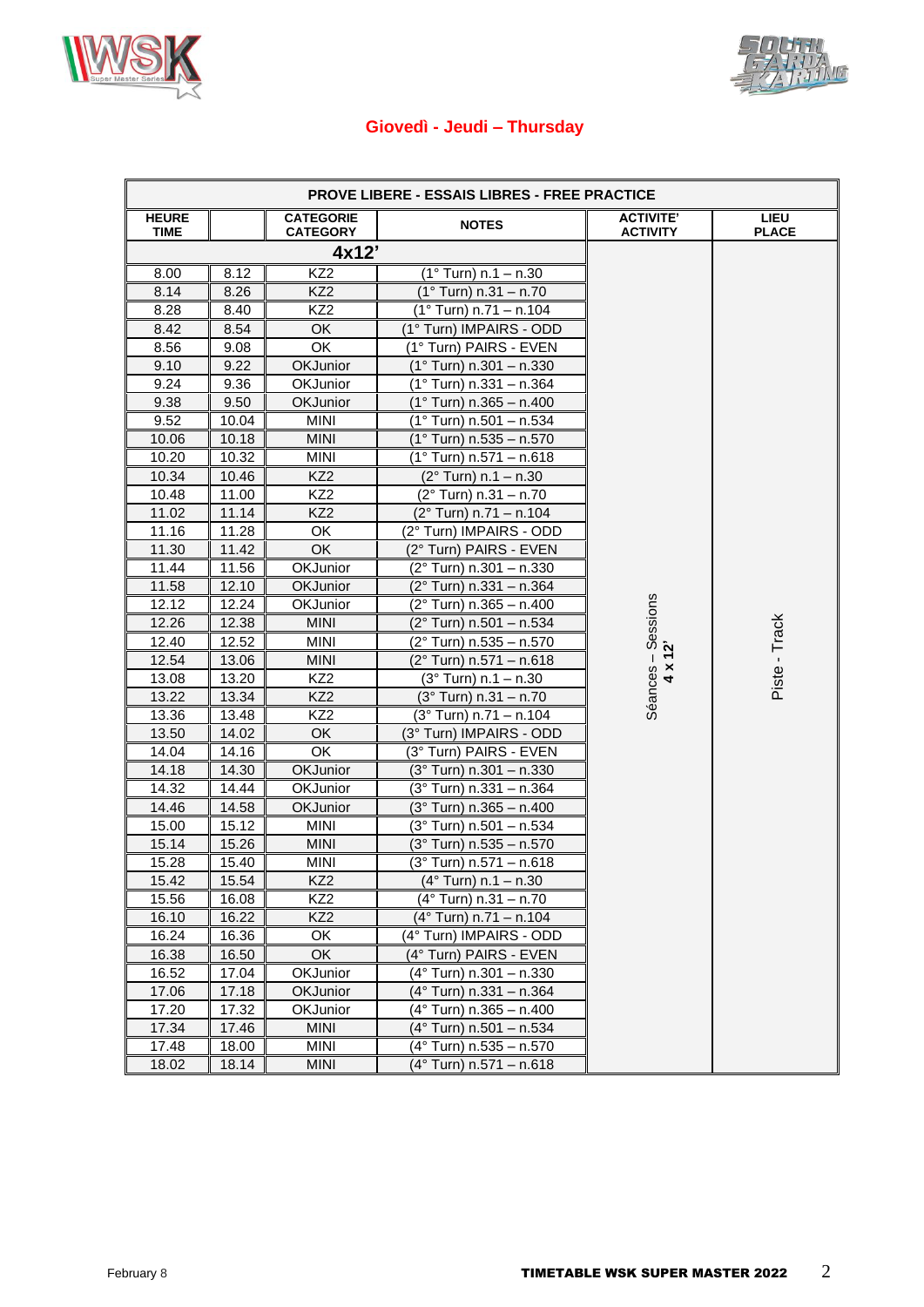



## **Giovedì - Jeudi – Thursday**

| CONTROLLO AMMINISTRATIVO - CONTROLE ADMINISTRATIF - ADMINISTRATIVE CHECKING - BRIEFING |                                                                                                                                           |                                     |                                                                               |  |                                                                                   |                             |                             |
|----------------------------------------------------------------------------------------|-------------------------------------------------------------------------------------------------------------------------------------------|-------------------------------------|-------------------------------------------------------------------------------|--|-----------------------------------------------------------------------------------|-----------------------------|-----------------------------|
| <b>HEURE</b><br><b>TIME</b>                                                            |                                                                                                                                           | <b>CATEGORIE</b><br><b>CATEGORY</b> | <b>NOTES</b>                                                                  |  | <b>ACTIVITE'</b><br><b>ACTIVITY</b>                                               | <b>LIEU</b><br><b>PLACE</b> |                             |
| $11.00 - 13.00$                                                                        |                                                                                                                                           | <b>MINI</b>                         | <b>TOUS LES PILOTES ET</b><br><b>CONCURRENTS</b>                              |  | CONTROLE<br><b>ADMINISTRATIF</b>                                                  |                             |                             |
| $13.30 - 15.30$                                                                        |                                                                                                                                           | <b>OKJ</b>                          |                                                                               |  | <b>ADMINISTRATIVE</b><br><b>CHECKING</b>                                          | SECRETARIAT DE              |                             |
| $15.40 - 17.30$                                                                        |                                                                                                                                           | KZ2                                 | AVEC LEUR LICENCE<br>ALL DRIVERS AND ENTRANTS<br>MUST SHOW THEIR LICENCE      |  | <b>LIVRAISONS PASSES</b>                                                          | <b>MECHANICS</b>            | LA COURSE<br>RACE SECRETARY |
| $17.40 - 18.50$                                                                        |                                                                                                                                           | <b>OK</b>                           |                                                                               |  | <b>DELIVERING PASS AND</b><br><b>BRIEFING</b>                                     |                             |                             |
|                                                                                        | <b>CONSEGNA PNEUMATICI - LIVRAISON DES PNEUS - TYRES DELIVERY</b><br><i><b>VERIFICHE TECNICHE – SCRUTINEERING - CONTROLE TECNIQUE</b></i> |                                     |                                                                               |  |                                                                                   |                             |                             |
| <b>HEURE</b><br>TIME                                                                   |                                                                                                                                           | <b>CATEGORIE</b><br><b>CATEGORY</b> | <b>ACTIVITE'</b><br><b>ACTIVITY</b>                                           |  | LIEU<br><b>PLACE</b>                                                              |                             |                             |
| 16.00                                                                                  | 19.30                                                                                                                                     | MINI + OKJ                          | <b>VERIFICHE TECNICHE</b><br><b>SCRUTINEERING</b><br><b>CONTROLE TECNIQUE</b> |  | <b>CONSEGNA PNEUMATICI</b><br><b>LIVRAISON DES PNEUS</b><br><b>TYRES DELIVERY</b> | <b>PARC FERME'</b>          |                             |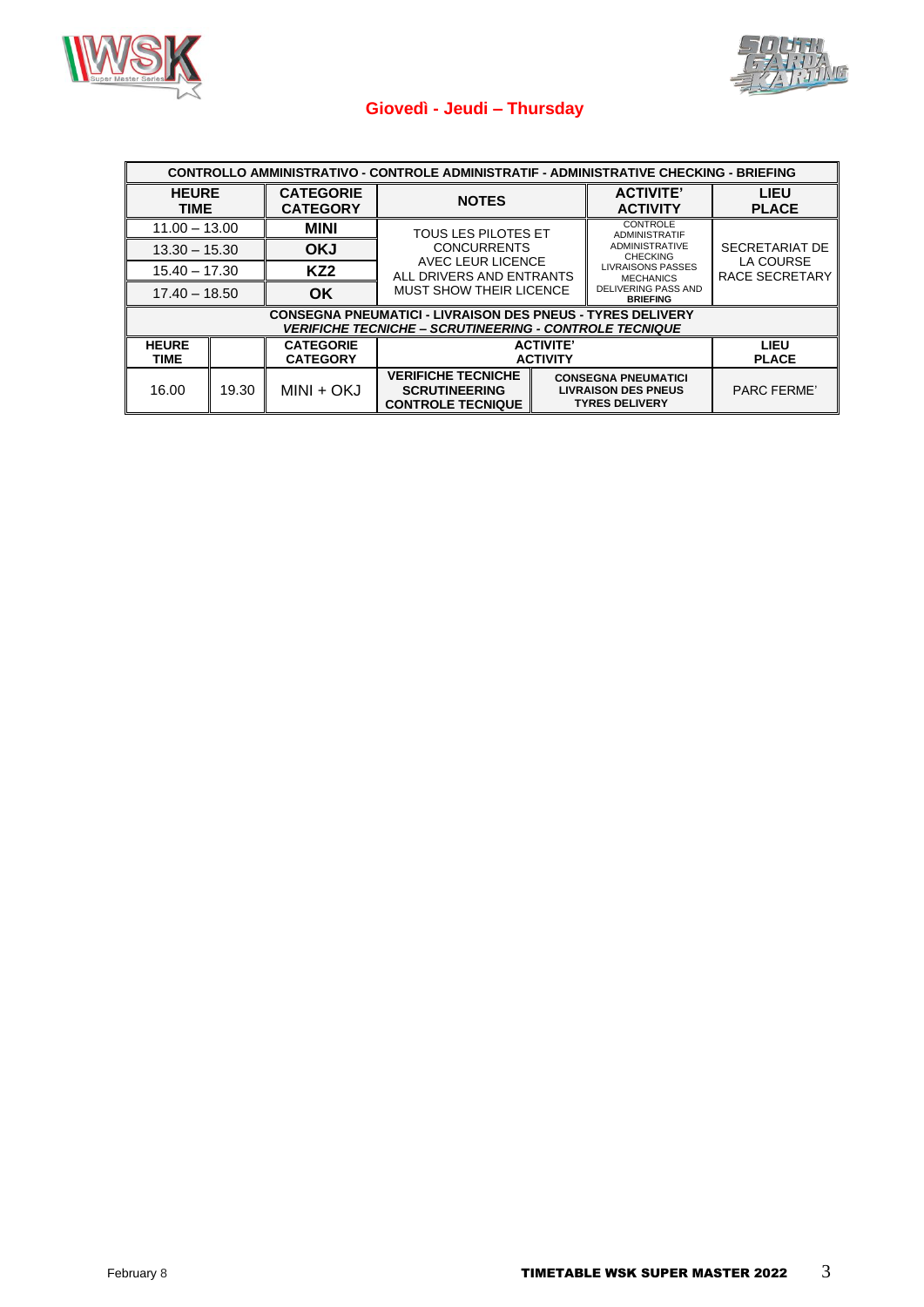

## **Venerdì - Vendredì – Friday**



| <b>MONTAGGIO PNEUMATICI - MONTAGE DES PNEUS - TYRES ASSEMBLING</b><br><b>VERIFICHE TECNICHE - SCRUTINEERING - CONTROLE TECNIQUE</b> |                                     |  |                                     |                                                                                                                                                                    |                           |  |                    |                                                                                                                                                                                                   |  |                             |
|-------------------------------------------------------------------------------------------------------------------------------------|-------------------------------------|--|-------------------------------------|--------------------------------------------------------------------------------------------------------------------------------------------------------------------|---------------------------|--|--------------------|---------------------------------------------------------------------------------------------------------------------------------------------------------------------------------------------------|--|-----------------------------|
| <b>HEURE</b><br><b>TIME</b>                                                                                                         |                                     |  | <b>CATEGORIE</b><br><b>CATEGORY</b> | <b>ACTIVITE'</b><br><b>ACTIVITY</b>                                                                                                                                |                           |  |                    | <b>LIEU</b><br><b>PLACE</b>                                                                                                                                                                       |  |                             |
| 08.30                                                                                                                               | 10.30                               |  | $KZ2 + OK$                          | <b>CONSEGNA PNEUMATICI</b><br><b>VERIFICHE TECNICHE</b><br><b>SCRUTINEERING</b><br><b>LIVRAISON DES PNEUS</b><br><b>CONTROLE TECNIQUE</b><br><b>TYRES DELIVERY</b> |                           |  | <b>PARC FERME'</b> |                                                                                                                                                                                                   |  |                             |
|                                                                                                                                     |                                     |  |                                     | <b>PROVE LIBERE - ESSAIS LIBRES - FREE PRACTICE</b>                                                                                                                |                           |  |                    |                                                                                                                                                                                                   |  |                             |
| <b>HEURE</b><br><b>TIME</b>                                                                                                         |                                     |  | <b>CATEGORIE</b><br><b>CATEGORY</b> |                                                                                                                                                                    | <b>NOTES</b>              |  |                    | <b>ACTIVITE'</b><br><b>ACTIVITY</b>                                                                                                                                                               |  | LIEU<br><b>PLACE</b>        |
|                                                                                                                                     |                                     |  | 1x10'                               |                                                                                                                                                                    |                           |  |                    | 9su                                                                                                                                                                                               |  |                             |
| 8.30                                                                                                                                | 8.40                                |  | OK                                  |                                                                                                                                                                    | (1° Turn) PAIRS - EVEN    |  |                    |                                                                                                                                                                                                   |  |                             |
| 8.43                                                                                                                                | 8.53                                |  | ОK                                  |                                                                                                                                                                    | (1° Turn) IMPAIRS - ODD   |  |                    |                                                                                                                                                                                                   |  |                             |
| 8.55                                                                                                                                | 9.05                                |  | <b>MINI</b>                         |                                                                                                                                                                    | (1° Turn) n.501 - n.534   |  |                    | est obligatoire *Y'<br>obbligatorio l'uso del transponder *The<br><sup>1</sup> L'usage du transponder est obligatoire<br>obligatorio el empleo del transponde<br>of the transponder is obligatory |  |                             |
| 9.08                                                                                                                                | 9.18                                |  | <b>MINI</b>                         |                                                                                                                                                                    | (1° Turn) n.535 - n.570   |  |                    |                                                                                                                                                                                                   |  |                             |
| 9.20                                                                                                                                | 9.30                                |  | <b>MINI</b>                         |                                                                                                                                                                    | $(1°$ Turn) n.571 - n.618 |  | Séances - Sessions |                                                                                                                                                                                                   |  | Piste - Track               |
| 9.33                                                                                                                                | 9.43                                |  | KZ <sub>2</sub>                     |                                                                                                                                                                    | $(1°$ Turn) n.1 - n.30    |  |                    |                                                                                                                                                                                                   |  |                             |
| 9.45                                                                                                                                | 9.55                                |  | KZ <sub>2</sub>                     |                                                                                                                                                                    | $(1°$ Turn) n.31 - n.70   |  |                    |                                                                                                                                                                                                   |  |                             |
| 9.58                                                                                                                                | 10.08                               |  | KZ <sub>2</sub>                     |                                                                                                                                                                    | $(1°$ Turn) n.71 - n.104  |  |                    |                                                                                                                                                                                                   |  |                             |
| 10.10                                                                                                                               | 10.20                               |  | OKJunior                            |                                                                                                                                                                    | $(1°$ Turn) n.301 - n.330 |  |                    |                                                                                                                                                                                                   |  |                             |
| 10.23                                                                                                                               | 10.33                               |  | OKJunior                            |                                                                                                                                                                    | $(1°$ Turn) n.331 - n.364 |  |                    |                                                                                                                                                                                                   |  |                             |
| 10.36                                                                                                                               | 10.46                               |  | OKJunior                            |                                                                                                                                                                    | $(1°$ Turn) n.365 - n.400 |  |                    | îц                                                                                                                                                                                                |  |                             |
|                                                                                                                                     |                                     |  |                                     | <b>PROVE CRONOMETRATE - ESSAIS CRONOS - TIMING PRACTICES (6')</b>                                                                                                  |                           |  |                    |                                                                                                                                                                                                   |  |                             |
| <b>HEURE</b><br><b>TIME</b>                                                                                                         |                                     |  | <b>CATEGORIE</b><br><b>CATEGORY</b> |                                                                                                                                                                    | <b>NOTES</b>              |  |                    | <b>ACTIVITE'</b><br><b>ACTIVITY</b>                                                                                                                                                               |  | <b>LIEU</b><br><b>PLACE</b> |
| 10.50                                                                                                                               | 10.56                               |  | OK                                  |                                                                                                                                                                    | 1^ SERIE                  |  |                    |                                                                                                                                                                                                   |  |                             |
| 11.00                                                                                                                               | 11.06                               |  | OK                                  |                                                                                                                                                                    | 2^ SERIE                  |  |                    |                                                                                                                                                                                                   |  |                             |
| 11.10                                                                                                                               | 11.16                               |  | <b>MINI</b>                         |                                                                                                                                                                    | 1^ SERIE                  |  |                    |                                                                                                                                                                                                   |  |                             |
| 11.20                                                                                                                               | 11.26                               |  | <b>MINI</b>                         |                                                                                                                                                                    | 2^ SERIE                  |  |                    |                                                                                                                                                                                                   |  |                             |
| 11.30                                                                                                                               | 11.36                               |  | <b>MINI</b>                         |                                                                                                                                                                    | 3^ SERIE                  |  |                    | <b>ESSAIS</b>                                                                                                                                                                                     |  |                             |
| 11.40                                                                                                                               | 11.46                               |  | <b>MINI</b>                         |                                                                                                                                                                    | 4^ SERIE                  |  |                    | <b>CRONOS</b>                                                                                                                                                                                     |  | Piste                       |
| 11.50                                                                                                                               | 11.56                               |  | KZ <sub>2</sub>                     |                                                                                                                                                                    | 1^ SERIE                  |  |                    | <b>TIMING</b>                                                                                                                                                                                     |  | <b>Track</b>                |
| 12.00                                                                                                                               | 12.06                               |  | KZ <sub>2</sub>                     |                                                                                                                                                                    | 2^ SERIE                  |  |                    | PRACTICES (6')                                                                                                                                                                                    |  |                             |
| 12.10                                                                                                                               | 12.16                               |  | KZ <sub>2</sub>                     |                                                                                                                                                                    | 3^ SERIE                  |  |                    |                                                                                                                                                                                                   |  |                             |
| 12.20                                                                                                                               | 12.26                               |  | <b>OKJ</b>                          |                                                                                                                                                                    | 1^ SERIE                  |  |                    |                                                                                                                                                                                                   |  |                             |
| 12.30                                                                                                                               | 12.36                               |  | <b>OKJ</b>                          |                                                                                                                                                                    | 2^ SERIE                  |  |                    |                                                                                                                                                                                                   |  |                             |
| 12.40                                                                                                                               | 12.46                               |  | <b>OKJ</b>                          |                                                                                                                                                                    | 3^ SERIE                  |  |                    |                                                                                                                                                                                                   |  |                             |
|                                                                                                                                     |                                     |  |                                     | <b>MANCHES ELIMINATOIRES - ELIMINATORY HEAT</b>                                                                                                                    |                           |  |                    |                                                                                                                                                                                                   |  |                             |
| <b>HEURE</b><br><b>TIME</b>                                                                                                         | <b>CATEGORIE</b><br><b>CATEGORY</b> |  | <b>OKJ</b>                          | KZ <sub>2</sub>                                                                                                                                                    | <b>MINI</b>               |  | OK                 | <b>ACTIVITE</b><br><b>ACTIVITY</b>                                                                                                                                                                |  | <b>LIEU</b><br><b>PLACE</b> |
| 12.50                                                                                                                               | OK                                  |  |                                     |                                                                                                                                                                    |                           |  | $A - B$            |                                                                                                                                                                                                   |  |                             |
| 13.10                                                                                                                               | <b>MINI</b>                         |  |                                     |                                                                                                                                                                    | $A - B$                   |  |                    |                                                                                                                                                                                                   |  |                             |
| 13.25                                                                                                                               | <b>MINI</b>                         |  |                                     |                                                                                                                                                                    | $C - D$                   |  |                    |                                                                                                                                                                                                   |  |                             |
| 13.40                                                                                                                               | <b>MINI</b>                         |  |                                     |                                                                                                                                                                    | $E - F$                   |  |                    |                                                                                                                                                                                                   |  |                             |
| 13.55                                                                                                                               | KZ <sub>2</sub>                     |  |                                     | $A - B$                                                                                                                                                            |                           |  |                    |                                                                                                                                                                                                   |  |                             |
| 14.15                                                                                                                               | KZ <sub>2</sub>                     |  |                                     | $C - D$                                                                                                                                                            |                           |  |                    |                                                                                                                                                                                                   |  |                             |
| 14.35                                                                                                                               | KZ <sub>2</sub>                     |  |                                     | $E - F$                                                                                                                                                            |                           |  |                    |                                                                                                                                                                                                   |  |                             |
| 14.55                                                                                                                               | <b>OKJ</b>                          |  | $C - E$                             |                                                                                                                                                                    |                           |  |                    |                                                                                                                                                                                                   |  |                             |
| 15.15                                                                                                                               | <b>OKJ</b>                          |  | $B - D$                             |                                                                                                                                                                    |                           |  |                    | <b>MANCHES ELIMINATOIRES</b><br>ELIMINATORY HEAT                                                                                                                                                  |  | Piste - Track               |
| 15.35                                                                                                                               | OK                                  |  |                                     |                                                                                                                                                                    |                           |  | $C - D$            |                                                                                                                                                                                                   |  |                             |
| 15.55                                                                                                                               | <b>MINI</b>                         |  |                                     |                                                                                                                                                                    | $A - C$                   |  |                    |                                                                                                                                                                                                   |  |                             |
| 16.10                                                                                                                               | <b>MINI</b>                         |  |                                     |                                                                                                                                                                    | $D - F$                   |  |                    |                                                                                                                                                                                                   |  |                             |
| 16.25                                                                                                                               | <b>MINI</b>                         |  |                                     |                                                                                                                                                                    | $\mathsf{B}-\mathsf{E}$   |  |                    |                                                                                                                                                                                                   |  |                             |
| 16.40                                                                                                                               | KZ <sub>2</sub>                     |  |                                     | $A - C$<br>$D - F$                                                                                                                                                 |                           |  |                    |                                                                                                                                                                                                   |  |                             |
| 17.00<br>17.20                                                                                                                      | KZ <sub>2</sub><br>KZ <sub>2</sub>  |  |                                     | $B - E$                                                                                                                                                            |                           |  |                    |                                                                                                                                                                                                   |  |                             |
| 17.40                                                                                                                               | <b>OKJ</b>                          |  | $A - E$                             |                                                                                                                                                                    |                           |  |                    |                                                                                                                                                                                                   |  |                             |
| 18.00                                                                                                                               | <b>OKJ</b>                          |  | $C - D$                             |                                                                                                                                                                    |                           |  |                    |                                                                                                                                                                                                   |  |                             |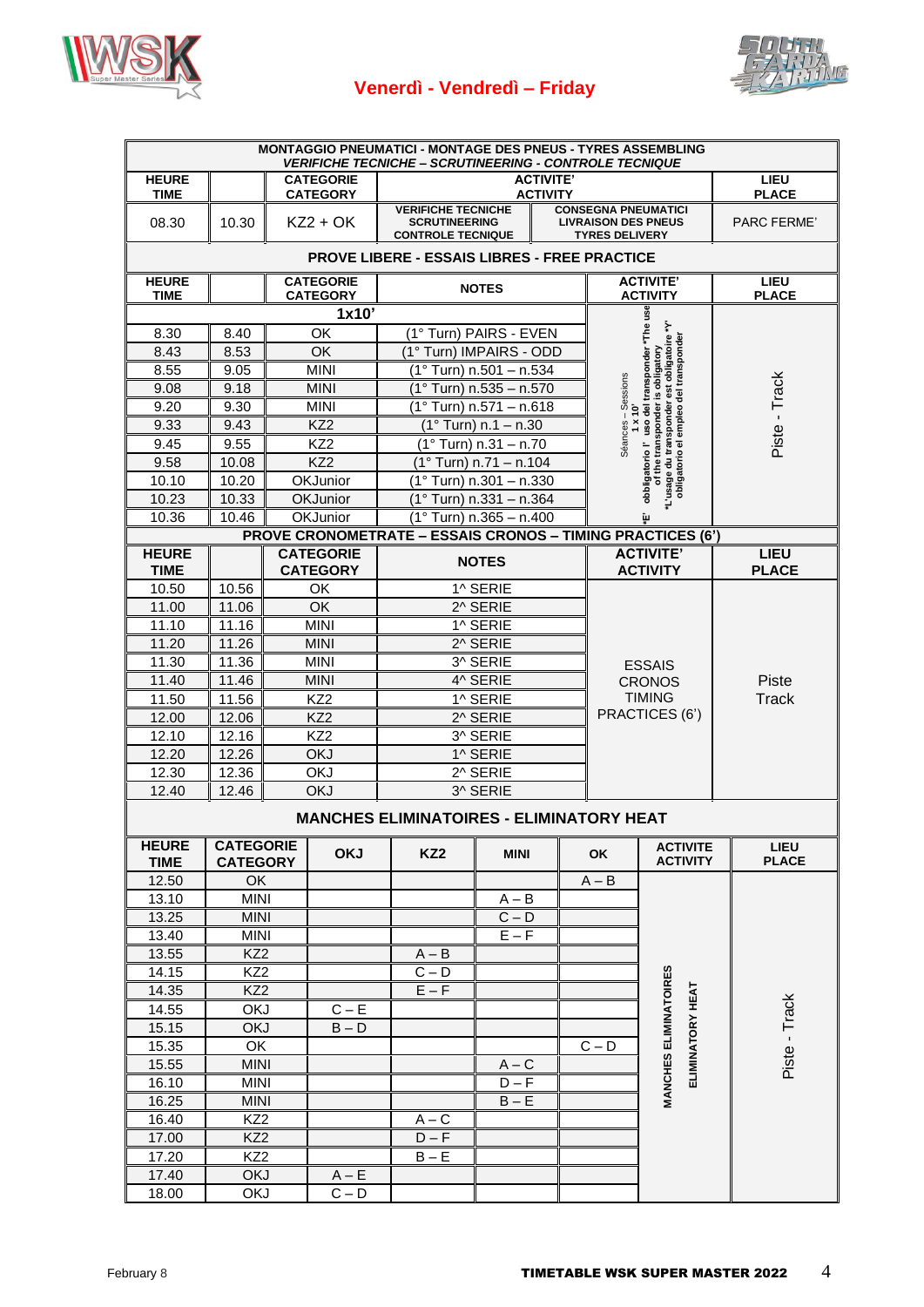



## **Sabato - Samedì - Saturday**

| <b>WARM UP 8'</b><br>E' obbligatorio l'uso del transponder *The use of the transponder is obligatory<br>L'usage du transponder est obligatoire *Y' obligatorio el empleo del transponder |      |                                     |                      |                                     |                             |  |  |
|------------------------------------------------------------------------------------------------------------------------------------------------------------------------------------------|------|-------------------------------------|----------------------|-------------------------------------|-----------------------------|--|--|
| <b>HEURE</b><br><b>TIME</b>                                                                                                                                                              |      | <b>CATEGORIE</b><br><b>CATEGORY</b> | <b>NOTES</b>         | <b>ACTIVITE'</b><br><b>ACTIVITY</b> | <b>LIEU</b><br><b>PLACE</b> |  |  |
| 8.00                                                                                                                                                                                     | 8.08 | <b>OKJunior</b>                     | $n.301 - n.330$      |                                     |                             |  |  |
| 8.10                                                                                                                                                                                     | 8.18 | <b>OKJunior</b>                     | $n.331 - n.364$      |                                     |                             |  |  |
| 8.20                                                                                                                                                                                     | 8.28 | <b>OKJunior</b>                     | $n.365 - n.400$      |                                     |                             |  |  |
| 8.30                                                                                                                                                                                     | 8.38 | KZ <sub>2</sub>                     | $n.1 - n.30$         |                                     |                             |  |  |
| 8.40                                                                                                                                                                                     | 8.48 | KZ <sub>2</sub>                     | $n.31 - n.70$        | Sessions                            | Track                       |  |  |
| 8.50                                                                                                                                                                                     | 8.58 | KZ <sub>2</sub>                     | $n.71 - n.104$       | <u>်လ</u>                           |                             |  |  |
| 9.00                                                                                                                                                                                     | 9.08 | <b>MINI</b>                         | $n.501 - n.534$      |                                     | Piste                       |  |  |
| 9.10                                                                                                                                                                                     | 9.18 | <b>MINI</b>                         | $n.535 - n.570$      | Séances                             |                             |  |  |
| 9.20                                                                                                                                                                                     | 9.28 | <b>MINI</b>                         | $n.571 - n.618$      |                                     |                             |  |  |
| 9.30                                                                                                                                                                                     | 9.38 | <b>OK</b>                           | <b>PAIRS - EVEN</b>  |                                     |                             |  |  |
| 9.40                                                                                                                                                                                     | 9.48 | OK                                  | <b>IMPAIRS - ODD</b> |                                     |                             |  |  |

| <b>MANCHES ELIMINATOIRES - ELIMINATORY HEAT</b> |                                     |            |                 |             |           |                                                 |                             |
|-------------------------------------------------|-------------------------------------|------------|-----------------|-------------|-----------|-------------------------------------------------|-----------------------------|
| <b>HEURE</b><br><b>TIME</b>                     | <b>CATEGORIE</b><br><b>CATEGORY</b> | <b>OKJ</b> | KZ <sub>2</sub> | <b>MINI</b> | <b>OK</b> | <b>ACTIVITE</b><br><b>ACTIVITY</b>              | <b>LIEU</b><br><b>PLACE</b> |
| 09.50                                           | <b>OKJ</b>                          | $A - B$    |                 |             |           |                                                 |                             |
| 10.10                                           | <b>OKJ</b>                          | $D - E$    |                 |             |           |                                                 |                             |
| 10.30                                           | KZ <sub>2</sub>                     |            | $A - D$         |             |           |                                                 |                             |
| 10.50                                           | KZ <sub>2</sub>                     |            | $B - F$         |             |           |                                                 |                             |
| 11.10                                           | KZ <sub>2</sub>                     |            | $C - E$         |             |           |                                                 |                             |
| 11.20                                           | <b>MINI</b>                         |            |                 | $A - D$     |           |                                                 |                             |
| 11.35                                           | <b>MINI</b>                         |            |                 | $B - F$     |           | <b>MANCHES ELIMINATOIRES - ELIMINATORY HEAT</b> |                             |
| 11.50                                           | <b>MINI</b>                         |            |                 | $C - E$     |           |                                                 |                             |
| 12.05                                           | $\overline{OK}$                     |            |                 |             | $A - C$   |                                                 |                             |
| 12.25                                           | OK                                  |            |                 |             | $B - D$   |                                                 |                             |
| 12.45                                           | <b>OKJ</b>                          | $A - C$    |                 |             |           |                                                 |                             |
| 13.05                                           | <b>OKJ</b>                          | $B - E$    |                 |             |           |                                                 |                             |
| 13.25                                           | KZ <sub>2</sub>                     |            | $A - F$         |             |           |                                                 | Piste - Track               |
| 13.45                                           | KZ <sub>2</sub>                     |            | $D - E$         |             |           |                                                 |                             |
| 14.05                                           | KZ <sub>2</sub>                     |            | $B - C$         |             |           |                                                 |                             |
| 14.25                                           | <b>MINI</b>                         |            |                 | $A - F$     |           |                                                 |                             |
| 14.40                                           | <b>MINI</b>                         |            |                 | $D - E$     |           |                                                 |                             |
| 14.55                                           | <b>MINI</b>                         |            |                 | $B - C$     |           |                                                 |                             |
| 15.10                                           | OK                                  |            |                 |             | $A - D$   |                                                 |                             |
| 15.30                                           | <b>OKJ</b>                          | $A - D$    |                 |             |           |                                                 |                             |
| 15.50                                           | OKJ                                 | $B - C$    |                 |             |           |                                                 |                             |
| 16.10                                           | KZ <sub>2</sub>                     |            | $A - E$         |             |           |                                                 |                             |
| 16.30                                           | KZ2                                 |            | $C - F$         |             |           |                                                 |                             |
| 16.50                                           | KZ <sub>2</sub>                     |            | $B - D$         |             |           |                                                 |                             |
| 17.10                                           | <b>MINI</b>                         |            |                 | $A - E$     |           |                                                 |                             |
| 17.25                                           | <b>MINI</b>                         |            |                 | $C - F$     |           |                                                 |                             |
| 17.40                                           | <b>MINI</b>                         |            |                 | $B - D$     |           |                                                 |                             |
| 17.55                                           | <b>OK</b>                           |            |                 |             | $B - C$   |                                                 |                             |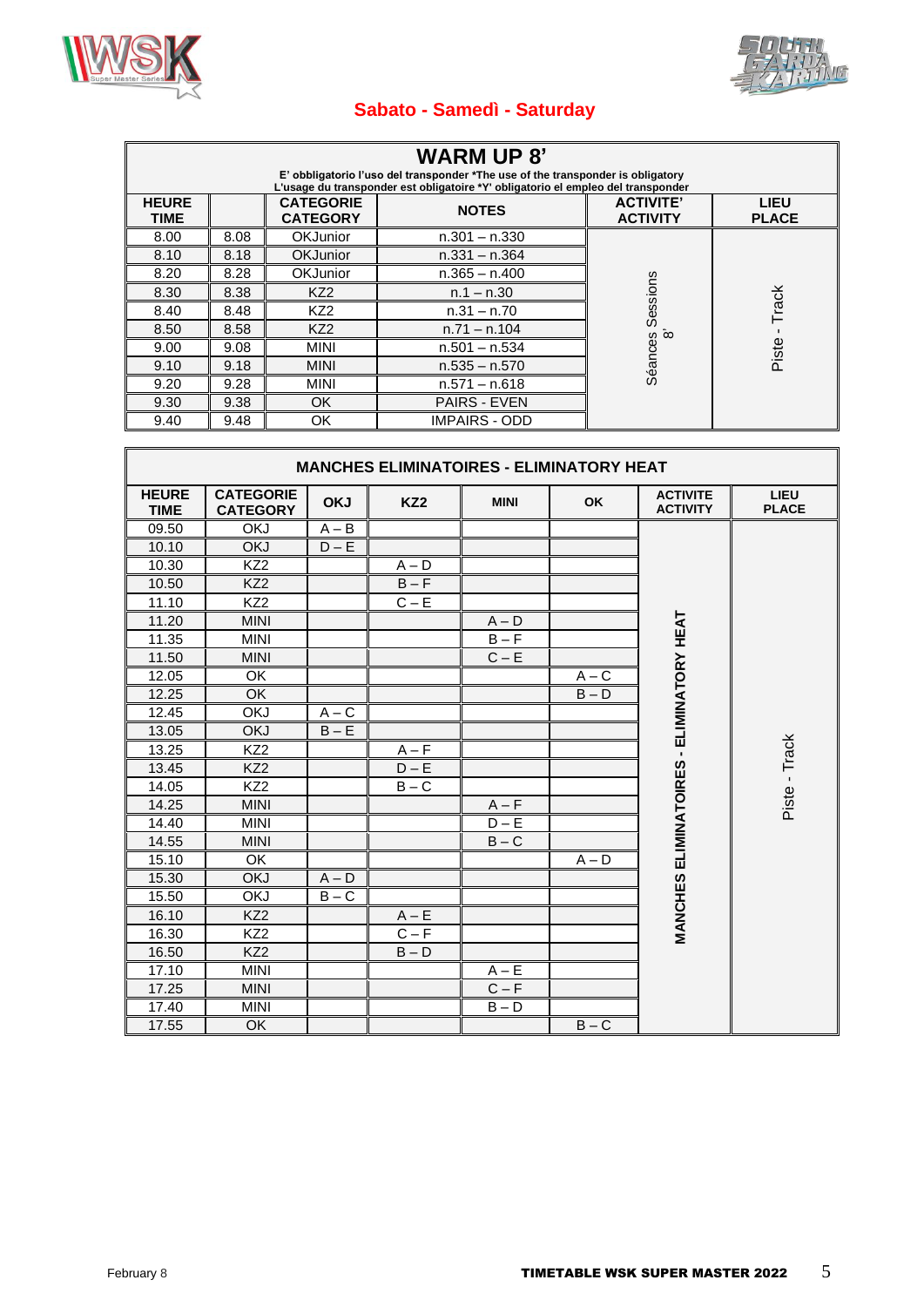



# **Domenica - Dimanche – Sunday**

| <b>WARM UP 12'</b>          |                                                      |  |                                     |                                                                                                                                                                     |                                     |                                    |                          |
|-----------------------------|------------------------------------------------------|--|-------------------------------------|---------------------------------------------------------------------------------------------------------------------------------------------------------------------|-------------------------------------|------------------------------------|--------------------------|
|                             | <b>(SOLO PER I QUALIFICATI - ONLY FOR QUALIFIED)</b> |  |                                     |                                                                                                                                                                     |                                     |                                    |                          |
|                             |                                                      |  |                                     | E' obbligatorio l'uso del transponder *The use of the transponder is obligatory<br>L'usage du transponder est obligatoire *Y' obligatorio el empleo del transponder |                                     |                                    |                          |
| <b>HEURE</b><br><b>TIME</b> |                                                      |  | <b>CATEGORIE</b><br><b>CATEGORY</b> | <b>NOTES</b>                                                                                                                                                        | <b>ACTIVITE'</b><br><b>ACTIVITY</b> | <b>LIEU</b><br><b>PLACE</b>        |                          |
| 8.30                        | 8.42                                                 |  | OK                                  | <b>IMPAIRS - ODD</b>                                                                                                                                                |                                     |                                    |                          |
| 8.45                        | 8.57                                                 |  | <b>OK</b>                           | <b>PAIRS - EVEN</b>                                                                                                                                                 | Sessions                            |                                    |                          |
| 9.00                        | 9.12                                                 |  | <b>MINI</b>                         | <b>IMPAIRS - ODD</b>                                                                                                                                                |                                     | Piste - Track                      |                          |
| 9.15                        | 9.27                                                 |  | <b>MINI</b>                         | <b>PAIRS - EVEN</b>                                                                                                                                                 |                                     |                                    |                          |
| 9.30                        | 9.42                                                 |  | KZ <sub>2</sub>                     | <b>IMPAIRS - ODD</b>                                                                                                                                                | $\mathbf{\hat{c}}$                  |                                    |                          |
| 9.45                        | 9.57                                                 |  | KZ <sub>2</sub>                     | <b>PAIRS - EVEN</b>                                                                                                                                                 |                                     |                                    |                          |
| 10.00                       | 10.12                                                |  | <b>OKJ</b>                          | <b>IMPAIRS - ODD</b>                                                                                                                                                | Séances                             |                                    |                          |
| 10.15                       | 10.27                                                |  | <b>OKJ</b>                          | PAIRS - EVEN                                                                                                                                                        |                                     |                                    |                          |
| <b>PREFINAL</b>             |                                                      |  |                                     |                                                                                                                                                                     |                                     |                                    |                          |
| <b>HEURE</b><br><b>TIME</b> | <b>CATEGORIE</b><br><b>CATEGORY</b>                  |  |                                     | <b>NOTES</b>                                                                                                                                                        |                                     | <b>ACTIVITE</b><br><b>ACTIVITY</b> | LIEU<br><b>PLAC</b><br>Е |
| 10.40                       | OK                                                   |  |                                     | <b>PREFINAL A</b>                                                                                                                                                   |                                     |                                    |                          |
| 11.00                       | OK.                                                  |  | <b>PREFINAL B</b>                   |                                                                                                                                                                     |                                     |                                    |                          |
| 11.20                       | <b>MINI</b>                                          |  |                                     |                                                                                                                                                                     |                                     |                                    |                          |
| 11.40                       | <b>MINI</b>                                          |  |                                     | PREFINAL                                                                                                                                                            | Piste Track                         |                                    |                          |
| 12.00                       | KZ <sub>2</sub>                                      |  |                                     |                                                                                                                                                                     |                                     |                                    |                          |
| 12.20                       | KZ <sub>2</sub>                                      |  |                                     | <b>PREFINAL B</b>                                                                                                                                                   |                                     |                                    |                          |
| 12.40                       | <b>OKJ</b>                                           |  |                                     | <b>PREFINAL A</b>                                                                                                                                                   |                                     |                                    |                          |
| 13.00                       | <b>OKJ</b>                                           |  |                                     | <b>PREFINAL B</b>                                                                                                                                                   |                                     |                                    |                          |

#### **OK FINAL**

|                     | 14.20 | <b>FORMATION DE LA GRILLE</b><br>STARTING GRID MAKING UP<br>(KART + DRIVER + MECHANICS) |
|---------------------|-------|-----------------------------------------------------------------------------------------|
|                     |       |                                                                                         |
| <b>DKAN</b><br>KNAN | 14.22 | PANNEAU 3' - 3' SIGN<br><b>CLEAR THE TRACK - EVACUATION DE LA PISTE</b>                 |
|                     |       |                                                                                         |
|                     | 14.25 | <b>DEPART – STARTING</b>                                                                |
|                     | 14.45 | REMISE DES PRIX - PRIZES GIVING                                                         |

#### **MINI FINAL**

|                      | 14.50 | <b>FORMATION DE LA GRILLE</b><br>STARTING GRID MAKING UP<br>(KART + DRIVER + MECHANICS) |
|----------------------|-------|-----------------------------------------------------------------------------------------|
|                      |       |                                                                                         |
| <b>MINI</b><br>FINAL | 14.52 | PANNEAU 3' - 3' SIGN<br><b>CLEAR THE TRACK - EVACUATION DE LA PISTE</b>                 |
|                      |       |                                                                                         |
|                      | 14.55 | <b>DEPART – STARTING</b>                                                                |
|                      | 15.15 | REMISE DES PRIX - PRIZES GIVING                                                         |